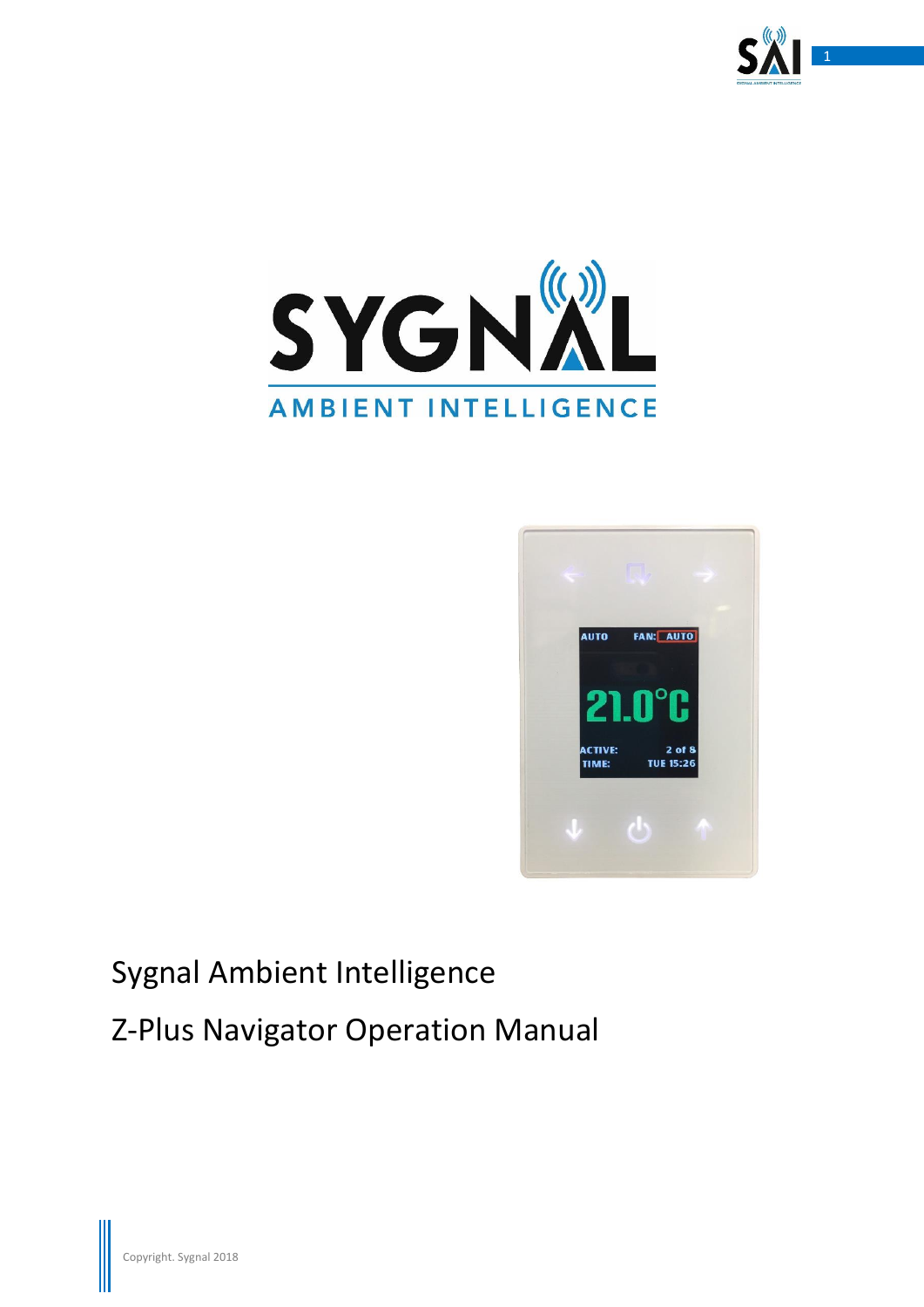

Publisher Sygnal Ambient Intelligence Phone 1300 844 429 Fax 07 3870 8270 Internet www.sygnal.com.au

#### **Revision 07.11**

This Technical Manual describes the service and troubleshooting of Sygnal Digital Inverter Ducted split air conditioners.

#### **Copyright**

This publication is Copyright © 2018 Sygnal. All rights reserved. No part of this publication may be reproduced, stored in any retrieval system or transmitted, in any form or by any means, electronic, mechanical, photocopying, recording or otherwise, without the prior written permission of Sygnal.

#### **Disclaimer**

Sygnal reserves the right to make changes and improvements to any of the products described in this document without prior notice. Under no circumstances shall Sygnal be responsible for any loss of income or any special, incidental, consequential or indirect damages howsoever caused.

#### **Warranty**

The contents of this document are provided "as is". Except as required by applicable law, no warranties of any kind, either express or implied, including, but not limited to, the implied warranties of merchantability and fitness or a particular purpose, are made in relation to the accuracy, reliability or contents of this document, Sygnal reserves the right to revise this document or withdraw it at any time without prior notice.

#### **Sourcing**

Proudly designed and manufactured in Australia by Sygnal, an independent Australian-owned company.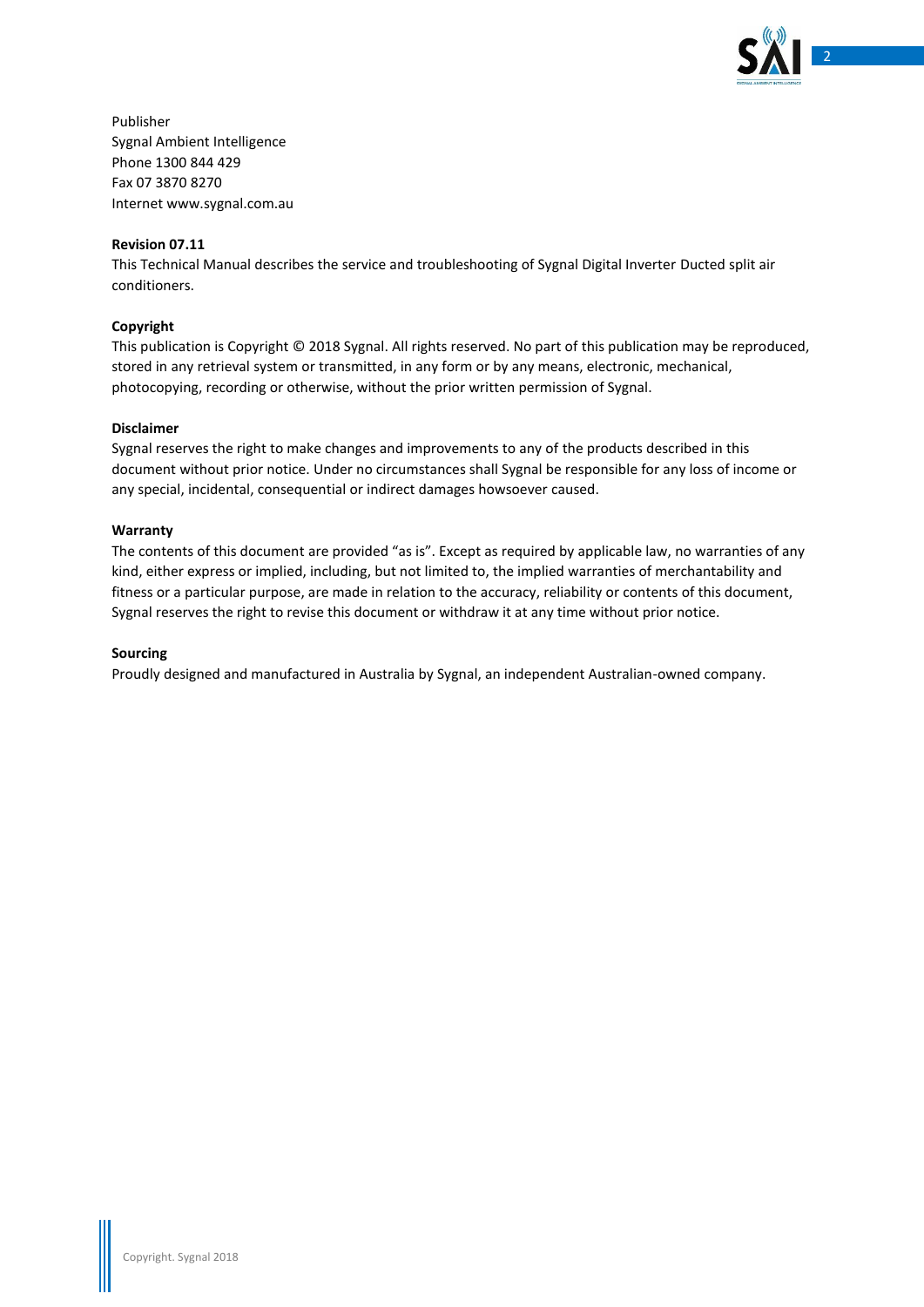

### Contents

| 1.    |  |  |  |  |
|-------|--|--|--|--|
|       |  |  |  |  |
|       |  |  |  |  |
|       |  |  |  |  |
|       |  |  |  |  |
|       |  |  |  |  |
|       |  |  |  |  |
|       |  |  |  |  |
|       |  |  |  |  |
| 1.8.1 |  |  |  |  |
| 1.8.2 |  |  |  |  |
|       |  |  |  |  |
|       |  |  |  |  |
|       |  |  |  |  |
|       |  |  |  |  |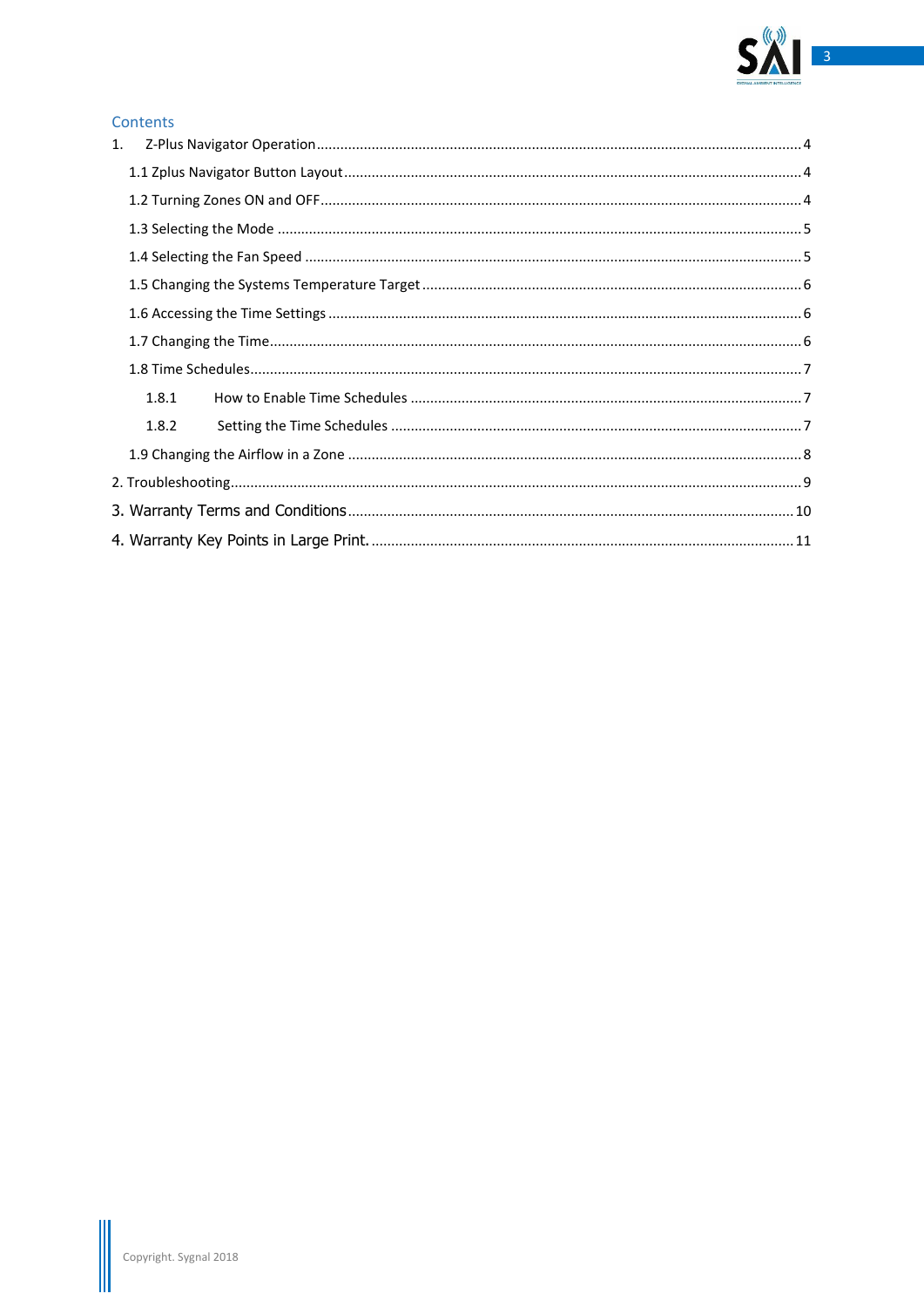

# <span id="page-3-0"></span>1. Z-Plus Navigator Operation



# <span id="page-3-1"></span>1.1 Zplus Navigator Button Layout

# <span id="page-3-2"></span>1.2 Turning Zones ON and OFF

To turn the whole system on or off press the Power button on the main screen.

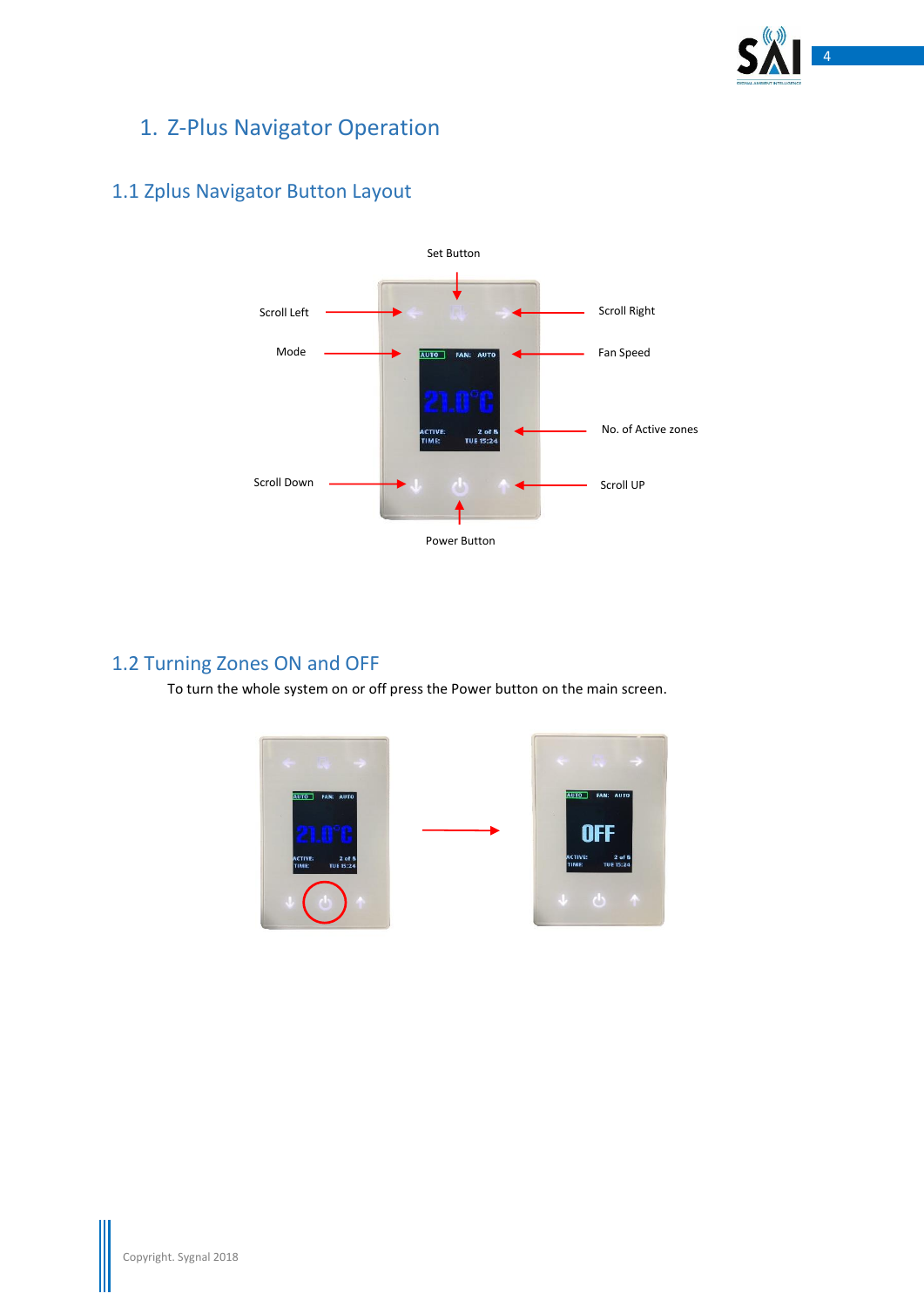

## <span id="page-4-0"></span>1.3 Selecting the Mode

To change between modes Auto, Heat, Cool and Vent

- 1. Move the green box using the UP/DOWN arrows over the mode selection in the top left corner of the screen.
- 2. Press the "Set" Button and the box will turn Red.
- 3. Use the UP/DOWN arrows to change the mode.
- 4. Press "Set" again to change to change the box to green allowing you to move the box around the screen.



## <span id="page-4-1"></span>1.4 Selecting the Fan Speed

To change the speed of the fans between High, Medium, Low and Auto.

- 1. Move the green box using the UP/DOWN arrows over the fan selection in the top right corner of the screen.
- 2. Press the "Set" Button and the box will turn Red.
- 3. Use the UP/DOWN arrows to change the mode.
- 4. Press "Set" again to change to change the box to green allowing you to move the box around the screen.

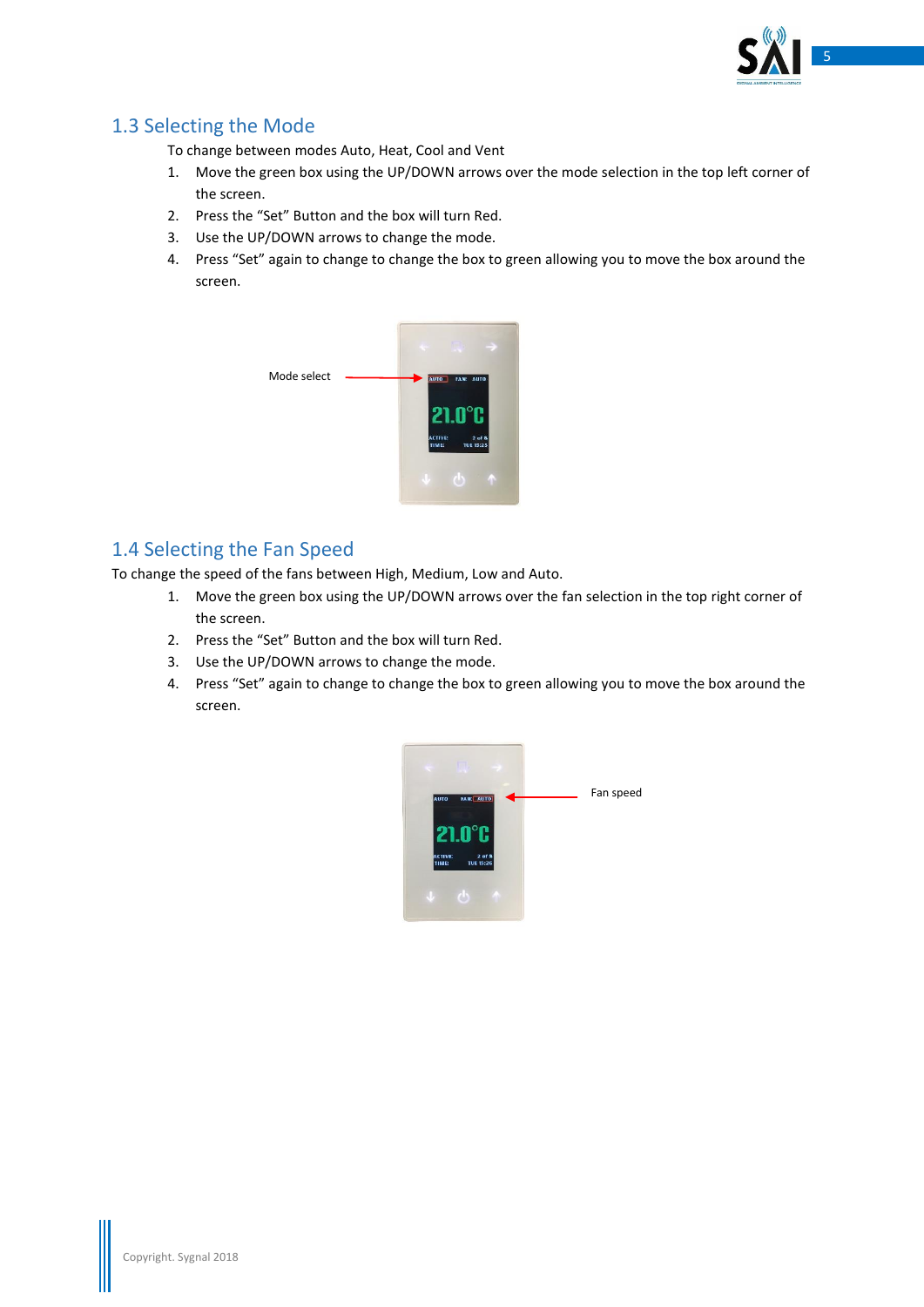

## <span id="page-5-0"></span>1.5 Changing the Systems Temperature Target

To change the temperature setting you wish your system to reach.

- 1. Move the green box using the UP/DOWN arrows over the temperature in the centre of the screen.
- 2. Press the "Set" Button and the box will turn Red.
- 3. Use the UP/DOWN arrows to change the temperature.
- 4. Press "Set" again to change to change the box to green allowing you to move the box around the screen.



## <span id="page-5-1"></span>1.6 Accessing the Time Settings

To change the temperature you wish your system to reach.

- 1. Move the green box using the UP/DOWN arrows over the Time located on the bottom left of the screen.
- 2. Press the "Set" Button and a new Time settings screen will appear.



### <span id="page-5-2"></span>1.7 Changing the Time

To change the time clock of the system, when in the "Time Settings" screen

- 1. Move the green box using the UP/DOWN arrows over the "Edit Time" section and press "Set" the box will turn red.
- 2. Use the UP/DOWN arrows to move between day/hour/minute.
- 3. Press the "Power" button on the function you wish to change. (will turn dark blue)
- 4. Use the UP/DOWN arrows to change the value of the selection.
- 5. Press the "Power" again to change another value if needed.
- 6. Press "Set" to confirm.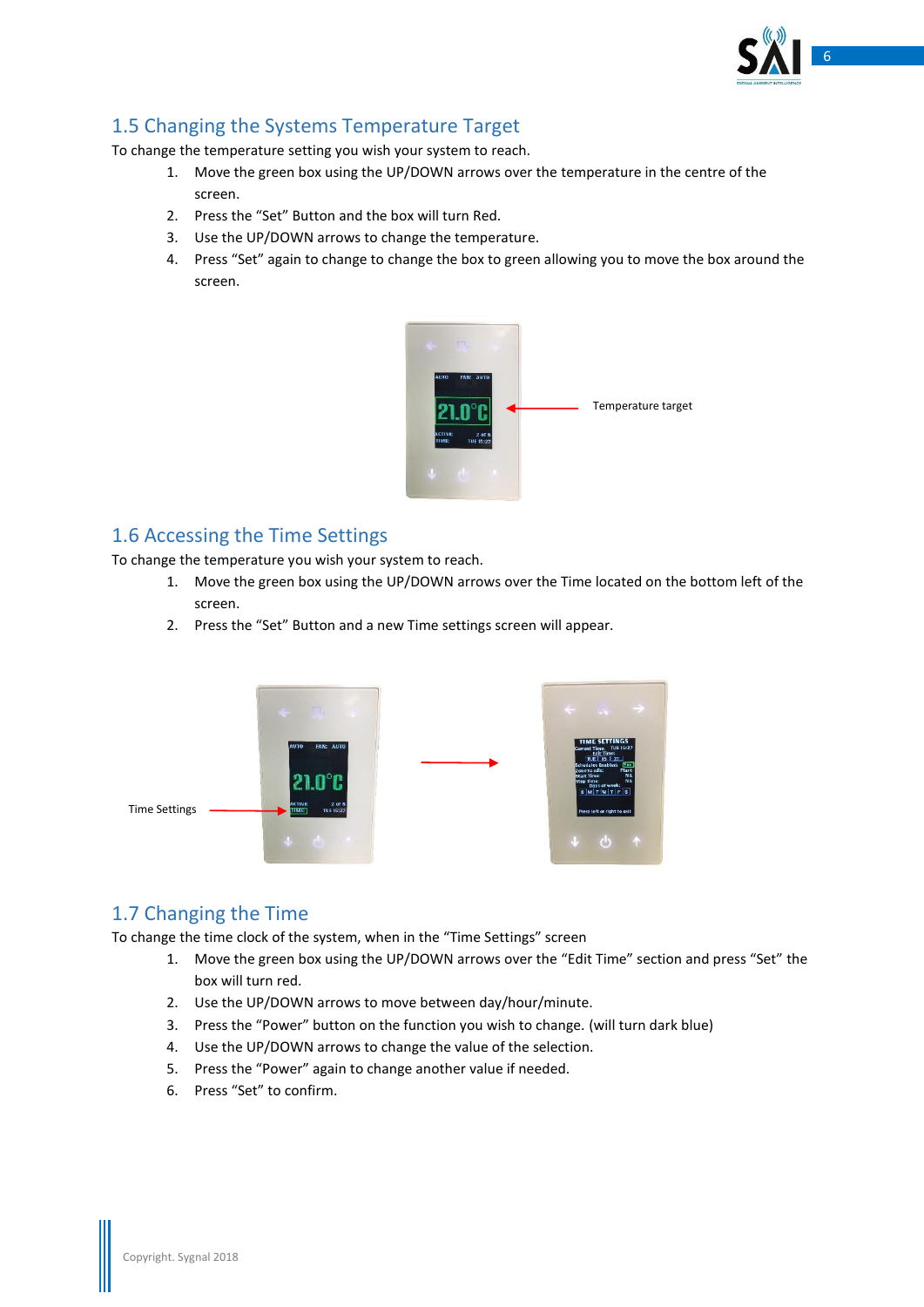



### <span id="page-6-1"></span><span id="page-6-0"></span>1.8 Time Schedules

#### 1.8.1 How to Enable Time Schedules

This selection will either enable or disable the use of ON and OFF time events for your system or zone.

- 1. Move the green box over the "schedules enabled" and press "Set" the box will turn red.
- 2. Use the UP/DOWN to change the value between Yes and No.
- 3. press "set" to change back to green.



### <span id="page-6-2"></span>1.8.2 Setting the Time Schedules

This selection allows you to set a start and stop time for a Zone or the whole system.

- 1. Move the green box over the "Zone to edit" press the "Set" button to change to red.
- 2. Use the UP/DOWN arrows to select the zone you wish to set or PLANT to select the whole system. This enables editing for either the zone or the whole system.
- 3. Press the "Set" button again to change the box to green.
- 4. Scroll to the "Start Time" and press "Set" to change the box to red.
- 5. Use the UP/DOWN arrows to change the time you wish the system to turn ON.
- 6. Press the "Set" button again to change the box to green.
- 7. Scroll to the "Stop Time" and press "Set" to change the box to red.
- 8. Use the UP/DOWN arrows to change the time you wish the system to turn OFF.
- 9. Press the "Set" button again to change the box to green.

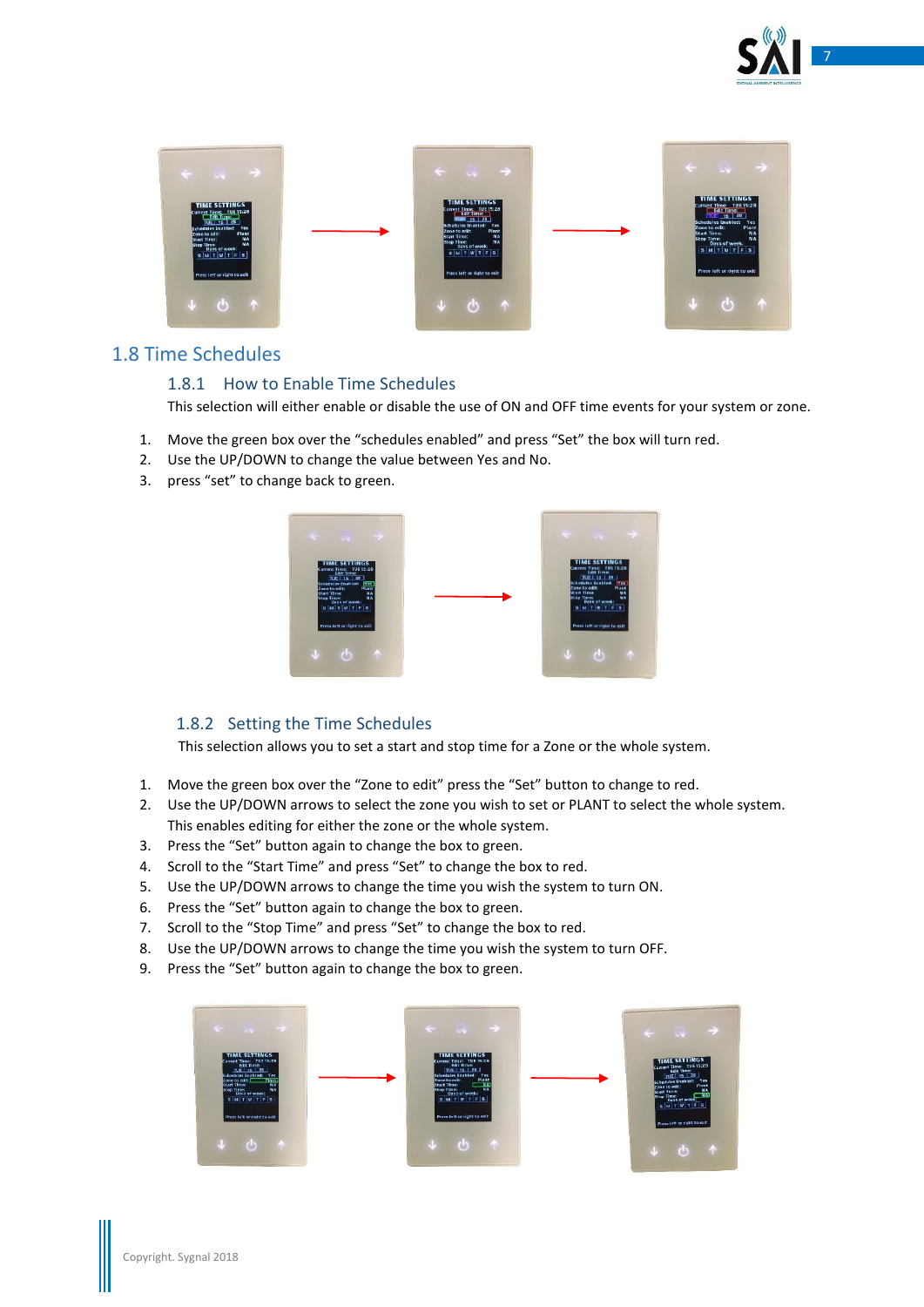

- 10. Scroll to the "Days of week" and press "Set" to change the box to red.
- 11. Press the "Power" button on the day of the week you wish to change. (will turn dark blue)
- 12. Use the UP/DOWN arrows to change the day of the week you wish to set. When the letter is small it is not enabled when the letter is large the day of the week is enabled. E.g. Saturday S-enabled sdisabled



Example of a schedule - The whole system will turn on at 6pm and off at 10pm on the weekends.

| Schedule enabled | - Yes   |  |  |  |
|------------------|---------|--|--|--|
| Zone to edit     | - Plant |  |  |  |
| Start Time       | - 18:00 |  |  |  |
| Stop Time        | - 22:00 |  |  |  |
| Days of the week |         |  |  |  |
|                  |         |  |  |  |

S m t w t f S

NOTE: To exit the time schedules screen at any time press the LEFT/RIGHT arrows.

## <span id="page-7-0"></span>1.9 Changing the Airflow in a Zone

How to change the amount of air flowing into a zone.

- 1. Use the LEFT/RIGHT arrows to cycle between the zones
- 2. Press "Set" to change the box to red.
- 3. Use the UP/DOWN arrows to change the percentage of airflow to a zone. (0-100)
- 4. Press "Set" again to change the selector box to green.

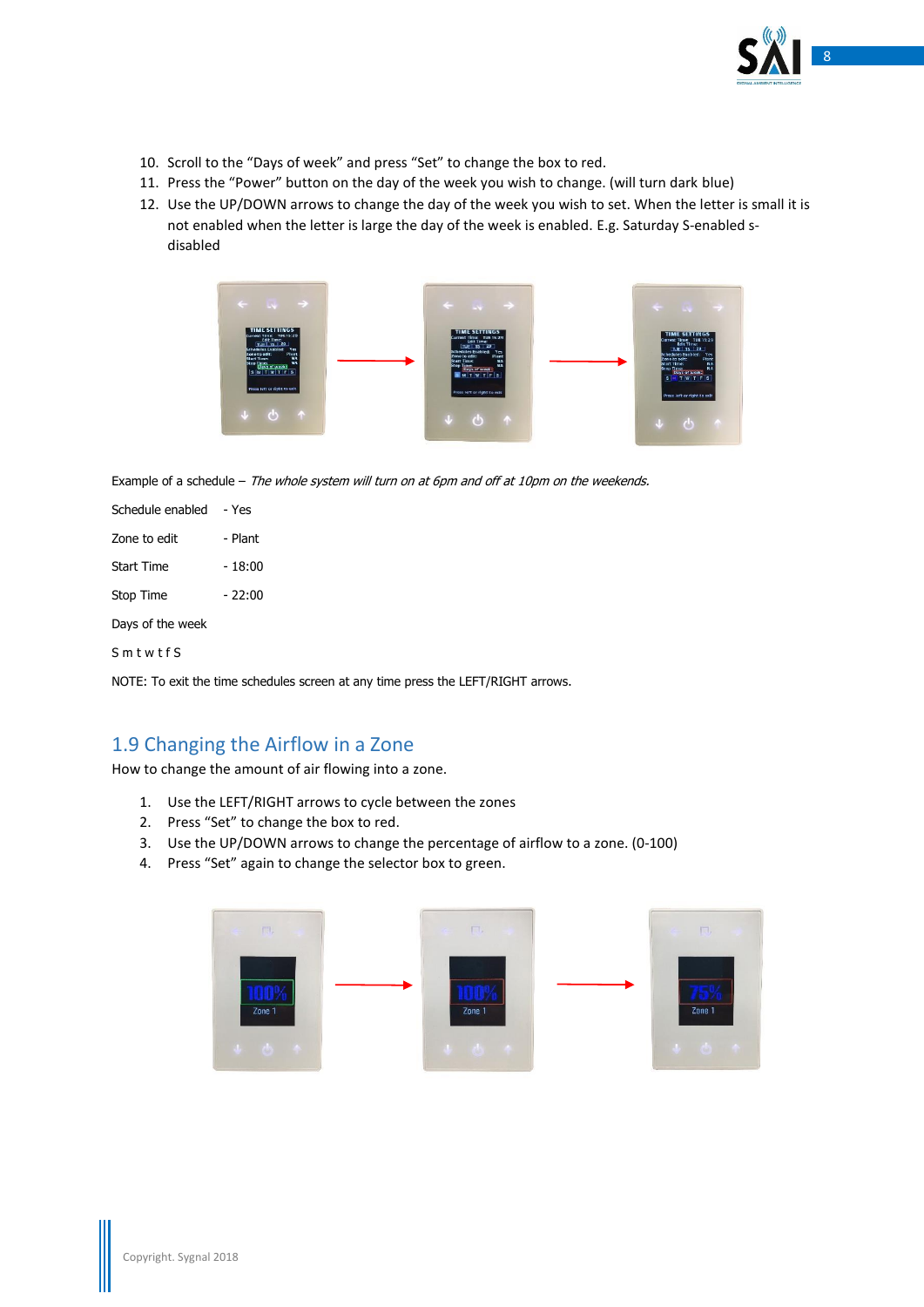

# <span id="page-8-0"></span>2. Troubleshooting

| Problem                                                                                                                                                                                                                  | <b>Possible Solution</b>                                                                                                                                                                                                                                                                                                                                      |  |  |
|--------------------------------------------------------------------------------------------------------------------------------------------------------------------------------------------------------------------------|---------------------------------------------------------------------------------------------------------------------------------------------------------------------------------------------------------------------------------------------------------------------------------------------------------------------------------------------------------------|--|--|
| Air Conditioner has restarted but does not operate<br>for 4 minutes                                                                                                                                                      | The normal operating behaviour to protect the<br>compressor. Wait until the air conditioner begins<br>operating.                                                                                                                                                                                                                                              |  |  |
| Operation stops for up to 12 minutes during heating<br>and a different noise/sound comes from the unit.                                                                                                                  | The unit has entered defrost mode to melt the frost<br>which has accumulated on the outdoor unit. This<br>will take no longer than about 12 minutes so wait<br>for the unit to resume normal operation. (Frost<br>accumulates on the outdoor unit when the outdoor<br>temperature is low and the humidity is high. Water<br>comes out from the outdoor unit). |  |  |
| The air conditioner does not operate.                                                                                                                                                                                    | Has the mode been set correctly?<br>Is at least one zone ON.<br>Has the setpoint for ON zones been set low enough<br>for cooling or high enough for heating?<br>Has the circuit breaker been tripped?                                                                                                                                                         |  |  |
| The air conditioner does not cool/heat effectively.                                                                                                                                                                      | Has the mode been set correctly?<br>Are all the windows and doors closed?<br>Are the filters dirty?<br>Are the intake or outlet vents of the outdoor unit<br>obstructed?<br>The outside temperature maybe below or above<br>design conditions. Turning OFF any zones not<br>required may help.                                                                |  |  |
| Abnormal noise is heard during operation (except<br>during the defrosting operation).<br>Water leaks from the indoor unit.<br>Switches or buttons do not operate properly.<br>Fault code is displayed on the controller. | Contact your installer. Your model and serial<br>number is recorded on the inside of the last page of<br>this booklet.                                                                                                                                                                                                                                        |  |  |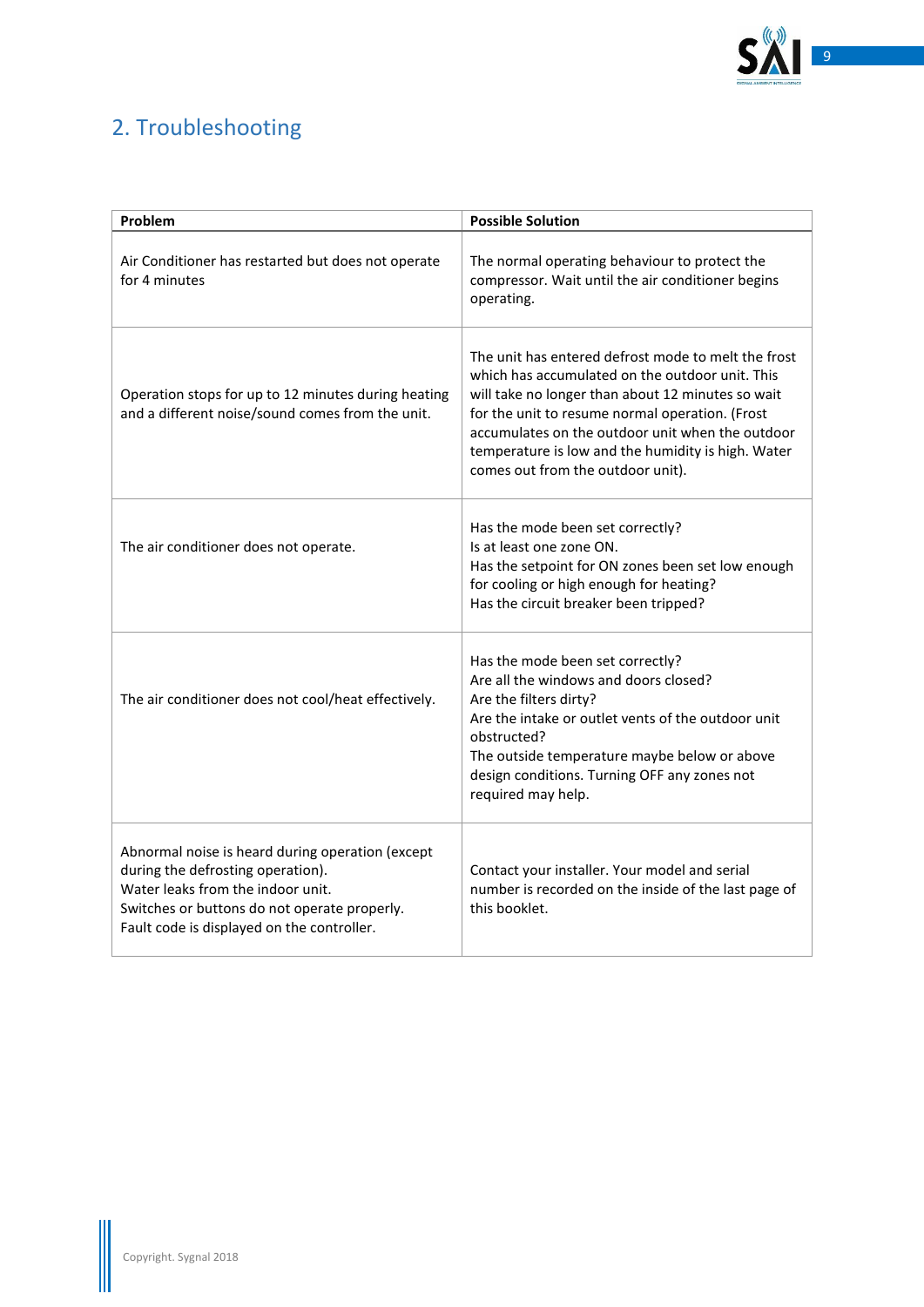

# <span id="page-9-0"></span>3. Warranty Terms and Conditions

All goods which are the company's own are guaranteed against faulty workmanship, materials or design for a period of 12 months from the date of despatch, after which all liability on the part of the Company ceases, save:

a) Goods which are branded Sygnal, registered with Sygnal prior to the expiration of the standard 12 month warranty period, form part of the air conditioning unit and are used in a human comfort application. These goods are guaranteed against faulty workmanship, materials or design for a period of 60 months from the date of system commissioning or 72 months from the date of despatch which ever expires first.

The Guarantee does not apply in the following cases:

b) Defect arising from materials supplied by the Purchaser or from a design requested by the Purchaser.

c) Replacements or repairs resulting from normal wear of units and machinery, corrosive atmosphere, damage or injury caused by lack of care, insufficient inspection or maintenance, or improper use of the goods.

d) Failure attributable to fortuitous circumstances or "force majeure"

The guarantee consists of repairing, modifying or replacing the parts or units recognised as defective within the shortest time at the Company's premises at the Company's expense save parts that are branded Sygnal and form part of the air conditioner, these parts will be repaired at the installation location providing the location is within 100km from the Company's premises or the premises of an appointed Agent or Dealer. The guarantee is inclusive of parts and labour. Subject to the above, the Company's liability and that of its resellers is wholly limited to the original cost of the product sold. Any unauthorised repairs or alterations to the equipment shall invalidate this warranty. In case of goods not of the manufacture of the company or its principals, the Company undertakes that it will, if requested in writing by the Purchaser to obtain from the manufacturer the benefit of any guarantee or warranty which the manufacturer may have expressly given as top the quality or fitness for any purpose of the goods, except as may otherwise be provided for by law. The fulfilment of this undertaking shall constitute the Company's sole liability in respect of any faulty goods of the manufacture of the Company or its principals. Neither the reseller nor the Company shall be liable for any injury, damages, expenses, or loss of profit, direct or consequential, arising out of the use or installation of products supplied by the Company all of which are supplied at the sole risk of the user. This warranty is in addition to any statutory warranty which a Purchaser cannot waive but all other warranties are waived by the Purchaser.

Sygnal Ambient Intelligence has developed the most advanced direct expansion vapour compression air conditioning control system commercially available. A major advantage of this control system is that it limits disruptions to your work or social schedule by limiting the number of times a system needs to be physically accessed by a technician. The cumulative costs of additional access events over the life of a system is significant in time and money. Most systems are installed in a confined space and physical access comes with associated risks such as safety issues and damage to property. WHOS legislation in many jurisdictions requires a safety spotter for access in confined space or rooftop access. Sygnal Ambient Intelligence has developed a diagnostic system that dramatically reduces the need for access and by doing so reduces risk to the health of technicians, reduces risk of property damage, reduces disruption to your work, family or social life and reduces the overall cost of warranty and support cover for the life of the system. Sygnal Ambient Intelligence Pty. Ltd. have calculated the cost of warranty on this basis and require that each SAI system is connected to a network and has internet access. If you plan on installing a system that does not have network and internet access, please contact SAI to better understand the impact on warranty cover.

Sygnal Ambient Intelligence Phone: 1300 844 429 Web: [www.sygnal.com.au](http://www.sygnal.com.au/) Email: [service@sygnal.com.au](mailto:service@sygnal.com.au)